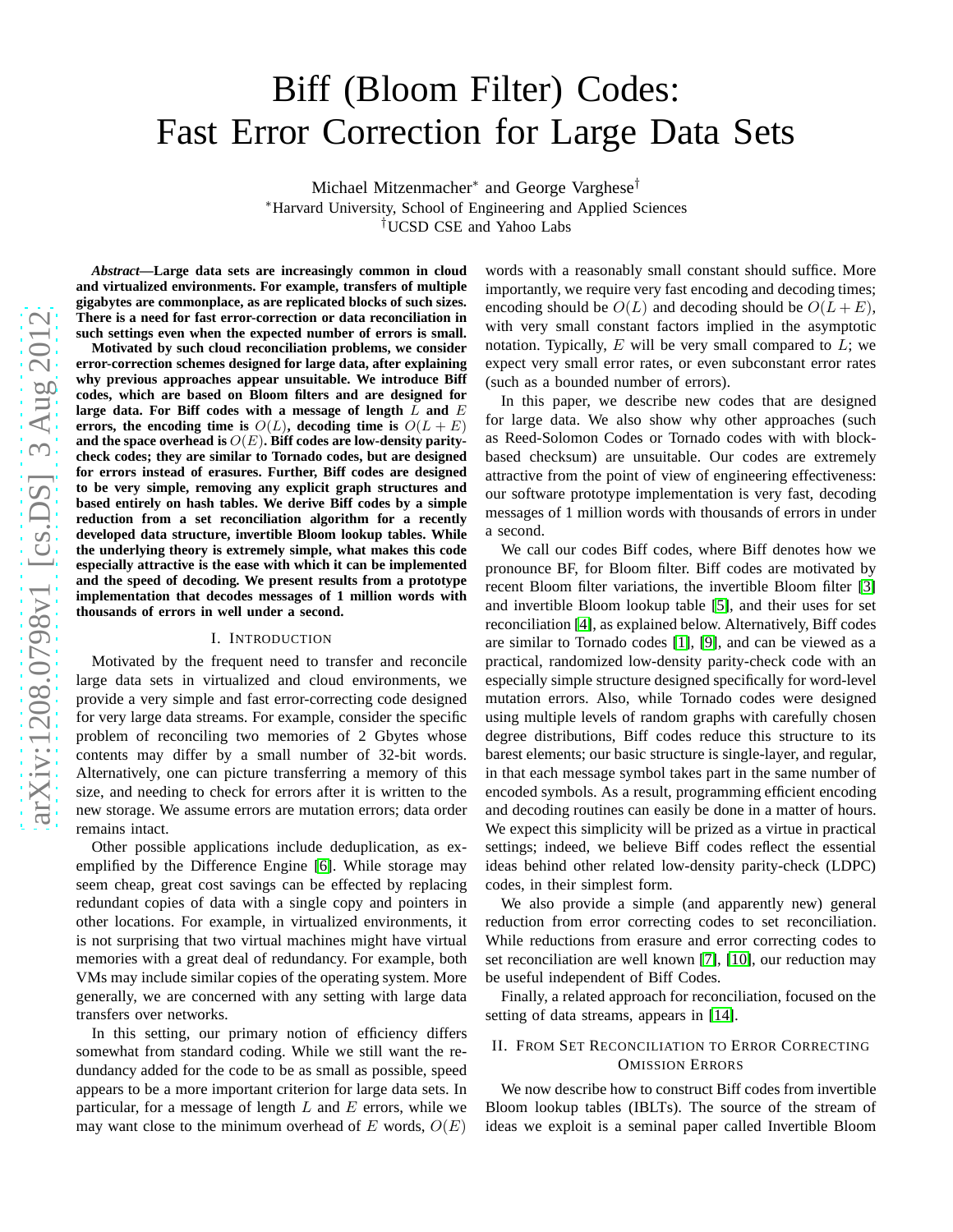Filters by Eppstein and Goodrich that invented a streaming data structure for the so-called straggler problem [\[3\]](#page-4-1). The basic idea was generalized for set reconciliation by Eppstein, Goodrich, Uyeda, and Varghese in [\[4\]](#page-4-3) and generalized and improved further by Goodrich and Mitzenmacher to IBLTs [\[5\]](#page-4-2). We choose to use the framework of IBLTs in the exposition that follows though we could have used the set difference algorithm in [\[4\]](#page-4-3) instead.

We start by reviewing the main aspects of IBLTs that we require from [\[5\]](#page-4-2). We note that we do not require the full IBLT structure for our application, so we discuss only the elements that we need, and refer readers to [\[5\]](#page-4-2) for further details on IBLT performance.

## *A. IBLTs via Hashing*

Our IBLT construction uses a table  $T$  of  $m$  cells, and a set of k random hash functions,  $h_1$ ,  $h_2$ , ...,  $h_k$ , to store a collection of key-value pairs. In our setting, keys will be distinct, and each key will have a value determined by the key. On an insertion, each key-value pair is placed into cells  $T[h_1(x)]$ ,  $T[h_2(x)]$ ,  $\ldots$   $T[h_k(x)]$ . We assume the hash functions are fully random (hash values independent and uniformly distributed); in practice this assumption appears suitable (see, e.g., [\[11\]](#page-4-9), [\[13\]](#page-4-10) for related work on this point). For technical reasons, we assume that distinct hash functions yield distinct locations. This can be accomplished in various ways, such as by splitting the m cells into k subtables each of size  $m/k$ , and having each hash function choose one cell (uniformly) from each subtable. Such splitting does not affect the asymptotic behavior in our analysis.

In a standard IBLT, each cell contains three fields: a keySum field, which is the exclusive-or (XOR) of all the keys that have been inserted that map to this cell; a valueSum field, which is the XOR of all the values of the keys that have been inserted that map to this cell; and a count field, which counts the number of keys that have been inserted into the cell.

As all operations are XORs, deletions are handled in an equivalent manner: on deletion of a previously inserted keyvalue pair, the IBLT XORs the key and value with the fields in the appropriate cells, and the count is reversed. This reverses a corresponding insertion. We will discuss later how to deal with deletions without corresponding insertions, a case that can usefully occur in our setting.

# *B. Listing Set Entries*

We now consider how to list the entries of the IBLT. The approach is straightforward. We do a first pass through the cells to find cells with a count of 1, and construct a list of those cells. We recover the key and corresponding value from this cell, and then delete the corresponding pair from the table. In the course of performing deletions, we check the count of the relevant cells. If a cell's count becomes 1, we add it to the list; if it drops from 1 to 0, we can remove it from the list. This approach can easily be implemented  $O(m)$  time.

If at the end of this process all the cells have a count of 0, then we have succeeded in recovering all the entries in the IBLT. Otherwise, the method only outputs a partial list of the key-value pairs in  $\beta$ .

|  |  | $c_k$   1.222 1.295 1.425 1.570 1.721 |  |
|--|--|---------------------------------------|--|

TABLE I

<span id="page-1-0"></span>THRESHOLDS FOR THE 2-CORE ROUNDED TO FOUR DECIMAL PLACES.

This "peeling process" is well known in the context of random graphs and hypergraphs as the process used to find the 2-core of a random hypergraph (e.g., see [\[2\]](#page-4-11), [\[12\]](#page-4-12)). This peeling process is similarly used for various codes, including Tornado codes and their derivatives (e.g., see [\[9\]](#page-4-5)). Previous results therefore give tight thresholds: when the number of hash values k for each pair is at least 2 and there are  $n$  keyvalue pairs in the IBLT, there are constants  $c_k > 1$  such that if  $m > (c_k + \epsilon)n$  for any constant  $\epsilon > 0$ , the listing process succeeds with probability  $1-o(1)$ ; similarly, if  $m < (c_k - \epsilon)n$ for any constant  $\epsilon > 0$ , the listing process fails with probability  $1 - o(1)$ . As shown in [\[2\]](#page-4-11), [\[12\]](#page-4-12), these values are given by

$$
c_k^{-1} = \sup \left\{ \alpha : 0 < \alpha < 1; \forall x \in (0, 1), 1 - e^{-k\alpha x^{k-1}} < x \right\}.
$$

Numerical values for  $k \geq 3$  are given in Table [I.](#page-1-0)

The choice of  $k$  affects the probability of the listing process failing. By choosing  $k$  sufficiently large and  $m$  above the 2-core threshold, standard results give that the bottleneck is the possibility of having two key-value pairs with the same collection of hash values, giving a failure probability of  $O(m^{-k+2})$ .

We note that, with some additional effort, there are various ways to save space with the IBLT structure that are known in the literature. including using compressed arrays, quotienting, and irregular constructions (where different keys can utilize a different number of hash values, as in irregular LDPC codes). In practice the constant factors are small, and such approaches may interfere with the simplicity we aim for with the IBLT approach; we therefore do not consider them further here.

### *C. Set Reconciliation with IBLTs*

We consider two users, Alice and Bob, referred to as A and B. Suppose Alice and Bob hold distinct but similar sets of keys, and they would like to reconcile the differences. This is the well known set reconciliation problem. To achieve such a reconciliation with low overhead [\[4\]](#page-4-3), Alice constructs an IBLT. The value associated with each key is a fingerprint (or checksum) obtained from the key. In what follows, we assume the value is taken by hashing the key, yielding an uniform value over all  $b$ -bit values for an appropriate  $b$ , and that the hash function is shared between Alice and Bob. Alice sends Bob her IBLT, and he correspondingly deletes from the IBLT the key-value pairs from his set.

In this setting, when Bob deletes a key-value pair not held by Alice, it is possible for a cell count to become negative. The remaining key-value pairs left in the IBLT correspond exactly to items that exactly one of Alice or Bob has. Bob can use the IBLT structure to recover these pairs efficiently. For lack of space, we present the argument informally; the IBLT properties we use were formally derived in [\[5\]](#page-4-2).

We first note that, in this setting, because deletions may reduce the count of cells, it is possible that a cell can have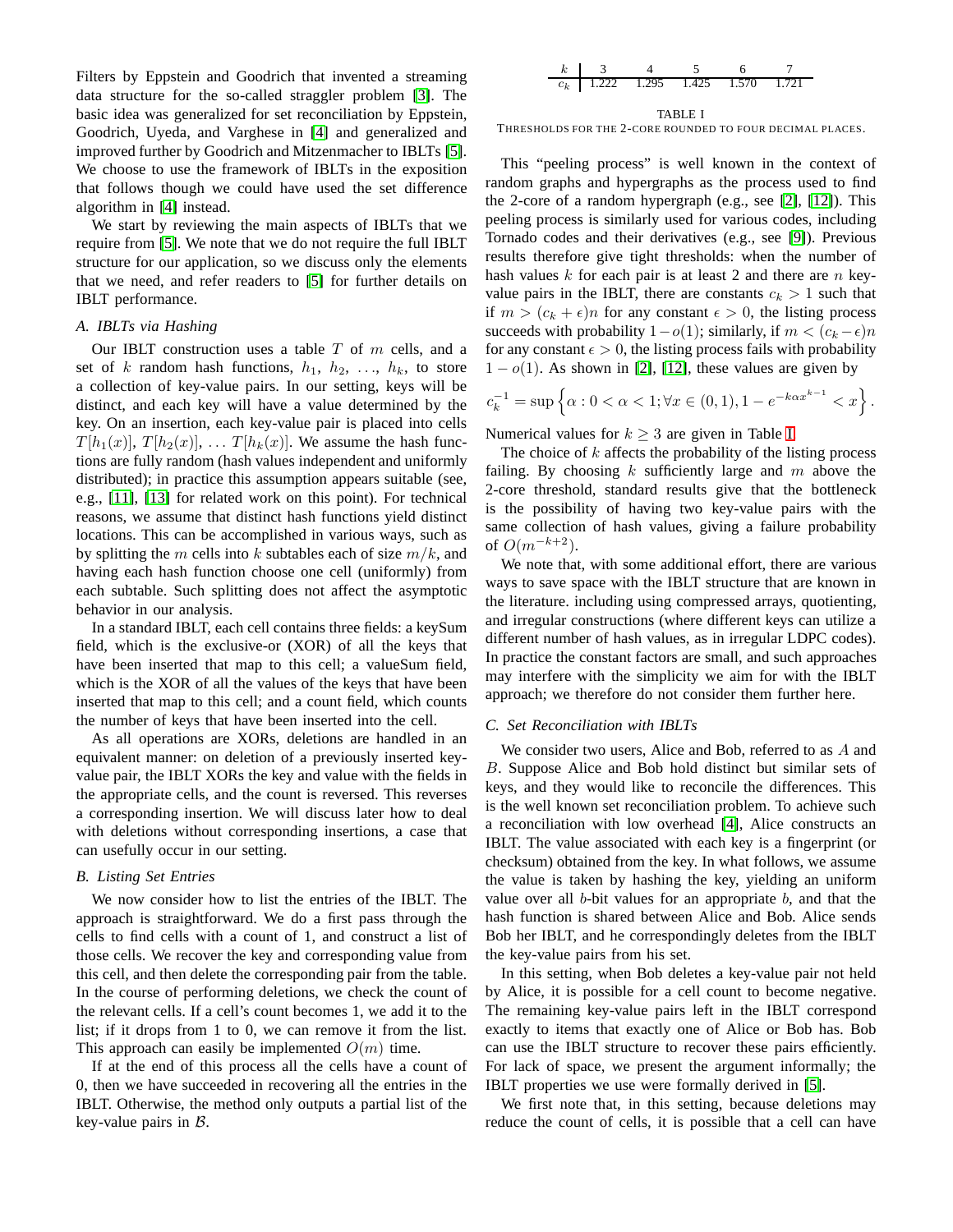a count of 1 but not contain exactly one key-value pair. For example, if two pairs are inserted by Alice into a cell, and Bob deletes a pair that does not match Alice's in that cell, the count will be 1. Hence, in this setting, the proper way to check if a cell contains a valid pair is to test that the checksum for the keySum field matches the valueSum. In fact, because the value corresponds to a checksum, the count field is extraneous. (It can be a useful additional check, but strictly is unnecessary. Moreover, it may not be space-effective; since the counts will depend on the number of items inserted, not on the size of the difference between the sets.) Instead, the list of cells that allow us to recover a value in our listing process are determined by a match of the key and checksum value. Importantly, because Bob's deletion operation is symmetric to Alice's insertion operation, this holds true for cells containing a pair deleted by Bob as well as cells containing a pair inserted by Alice. (In this case, the corresponding count, if used, should be −1 for cells with a deleted pair.)

Bob can therefore use the IBLT to recover these pairs efficiently. (Strictly speaking, Bob need only recover Alice's keys, but this simplification does not make a noticeable difference in our context.) If  $\Delta$  is an upper bound on the number of keys not shared between Alice and Bob, then from the argument sketched above, an IBLT with only  $O(\Delta)$  cells is necessary, with the constant factor dependent on the success probability desired.

# III. ERROR-CORRECTING CODES WITH IBLTS

We now show how to use the above scheme to obtain a computationally efficient error-correcting code. Our errorcorrecting code can be viewed as a reduction using set reconciliation. Let  $B$  have a message for  $A$  corresponding to the sequence of values  $x_1, x_2, \ldots, x_n$ . Then B sends A the message along with set reconciliation information – in our case, the **IBLT** – for the set of ordered pairs  $(x_1, 1), (x_2, 2), \ldots, (x_n, n)$ . For now we assume the set reconciliation information A obtains is without error; errors only occur in message values. When A obtains the sequence  $y_1, y_2, \ldots, y_n$ , she constructs her own set of pairs  $(y_1, 1), (y_2, 2), \ldots, (y_n, n)$ , and reconciles the two sets to find erroneous positions. Notice that this approach requires random symbol errors as opposed to adversarial errors for our IBLT approach, as we require the checksums to accurately determine when key-value pairs are valid. However, there are standard approaches that overcome this problem that would make it suitable for adversarial errors with a suitably limited adversary (by applying a pseudorandom permutation on the symbols that is secret from the adversary; see, for example, [\[8\]](#page-4-13)). Also, the positions of the errors can be anywhere in the message (as long as the positions are chosen independently of the method used to generate the set reconciliation information).

If there are no errors in the data for the IBLT structure, then this reduction can be directly applied. However, assuming the IBLT is sent over the same channel as the data, then some cells in the IBLT will have erroneous keySum or valueSum fields. If errors are randomly distributed and the error rate is sufficiently small, this is not a concern; as shown in [\[5\]](#page-4-2), IBLT listing is

quite robust against errors in the IBLT structure. Specifically, an error will cause the keySum and valueSum fields of an IBLT cell not to match, and as such it will not be used for decoding; this can be problematic if all the cells hashed to an erroneous message cell are themselves in error, as the value cannot then be recovered, but under appropriate parameter settings this will be rare in practice. As a summary, using the 1-layer scheme, where errors can occur in the IBLT, the main contribution to the failure probability is when an erroneous symbol suffers from all  $k$  of its hash locations in the IBLT being in error. If  $z$  is the fraction of IBLT cells in error, the expected number of such symbols is  $Ez^k$ , and the distribution of such failures is binomial (and approximately Poisson, when the expectation is small). Hence, when such errors occur, there is usually only one of them, and instead of using recursive error correction on the IBLT one could instead use a very small amount of error correction in the original message.

For bursty errors or other error models, we may need to randomly intersperse the IBLT structure with the original message; note, however, that the randomness used in hashing the message values protects us from bursty errors over the message.

Basic pseudocode for encoding and decoding of Biff codes is given below (using C-style notation in places); the code is very simple, and is written entirely in terms of hash table operations.

```
• ENCODE
```
for 
$$
i = 1...n
$$
 do  
\nfor  $j = 1...k$  do  
\n $T_j[h_j((x_i, i))]$ .keySum  $\hat{ }=(x_i, i)$ .  
\n $T_j[h_j((x_i, i))]$ .valueSum  $\hat{ }=(\text{check}((x_i, i))$ .  
\n• DECODE  
\nfor  $i = 1...n$  do  
\nfor  $j = 1...k$  do  
\n $T_j[h_j((y_i, i))]$ .keySum  $\hat{ }=(y_i, i)$ .  
\n $T_j[h_j((y_i, i))]$ .valueSum  $\hat{ }=(\text{check}((y_i, i))$ .  
\nwhile  $\exists a, j$  with  $(T_j[a]$ .keySum  $\neq 0)$  and  
\n $(T_j[a]$ .valueSum == Check $(T_j[a]$ .keySum)) do  
\n $(z, i) = T_j[a]$ .keySum  
\nif  $z \neq y_i$  then  
\nset  $y_i$  to  $z$  when decoding terminates  
\nfor  $j = 1...k$  do  
\n $T_j[h_j((z, i))]$ .keySum  $\hat{ }=(z, i)$ .  
\n $T_j[h_j((z, i))]$ .valueSum  $\hat{ }=(\text{check}((z, i))$ .

In our pseudocode, there is some leeway in how one implements the while statement. One natural implementation would keep a list (such as a linked list) of pairs  $a, j$  that satisfy the conditions. This list can be initialized by a walk through the arrays, and then updated as the while loop modifies the contents of the table. The total work will clearly be proportional to the size of the tables, which will be  $O(E)$ when the table size is chosen appropriately.

We may also recursively apply a further IBLT, treating the first IBLT as data, or we can use a more expensive errorcorrecting code, such as a Reed-Solomon code, to protect the much smaller IBLT. This approach is similar to that used under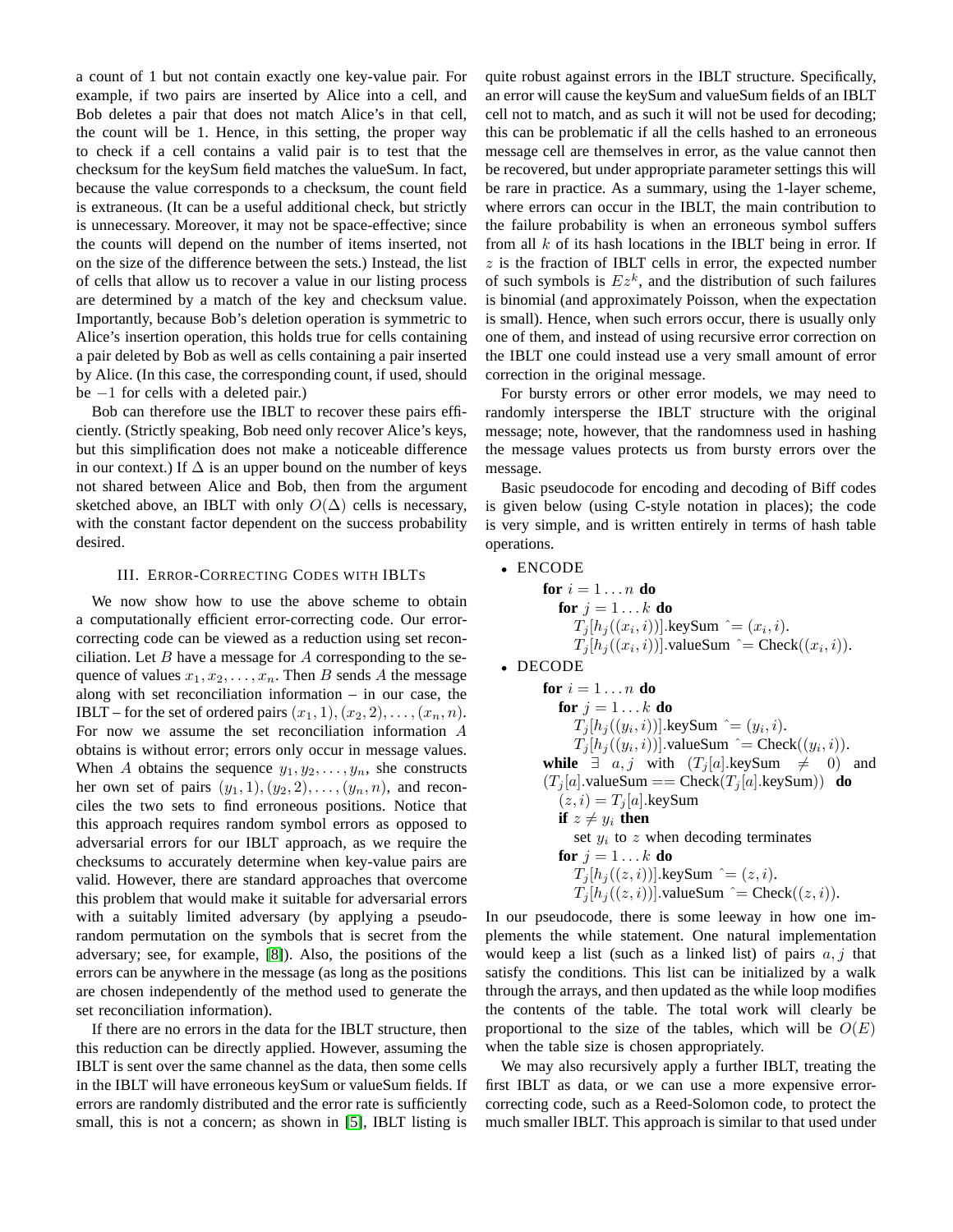the original scheme for Tornado codes, but appears unnecessary for many natural error models. For ease of exposition, we assume random locations for errors henceforth.

The resulting error-correcting code is not space-optimal, but the overhead in terms of the space required for the errorcorrection information is small when the error-rate is small. If there are  $e$  errors, then there will be  $2e$  key-value pairs in the IBLT; the overhead with having 3, 4, or 5 choices, as seen from Table [I,](#page-1-0) will then correspond to less than 3e cells. Each cell contains both a keySum or valueSum, each of which will be (depending on the implementation) roughly the same size as the original key. Note here the key in our setting includes a position as well as the original message symbol, so this is additional overhead. Putting these together, we can expect that the error-correction overhead is roughly a factor of 6 over the optimal amount of overhead, which would be  $e$  times the size of a message symbol.

While this is a non-trivial price, it is important to place it in context. For large keys, with a 1% error rate, even an optimal code for a message of length  $M$  bytes would require at least  $(1/0.99)M \approx 1.01M$  bytes to be sent, and a standard Reed-Solomon code (correcting  $E$  errors with  $2E$  additional values) would require at least 1.02M bytes. Biff codes would require about  $1.06M$  bytes. The resulting advantages, again, are simplicity and speed. We expect that in many engineering contexts, the advantages of the IBLT approach will outweigh the small additional space cost.

For very large messages, parallelization can speed things up further; key-value pairs can be inserted or deleted in parallel easily, with the bottleneck being atomic writes when XORing into a cell. The listing step also offers opportunities for parallelization, with threads being based on cells, and cells becoming active when their checksum value matches the key. We don't explore parallelization further here, but we note the simple, regular framework at the heart of Biff codes.

We also note that, naturally, the approach of using IBLTs can be applied to design a simple erasure-correcting code. This corresponds to a set reconciliation problem where one set is slightly larger than the other; nothing is inserted at A's end for missing elements. Other error models may also be handled using the same technique.

# IV. ISSUES WITH OTHER APPROACHES

Other natural approaches fail to have both fast encoding and decoding, and maintain  $O(E)$  overhead. While asymptotically faster algorithms exist, the computational overhead of Reed-Solomon codes is generally  $\Theta(EL)$  in practice, making a straightforward implementation infeasible in this setting, once the number of errors is non-trivial. Breaking the data into blocks and encoding each would be ineffective with bursty errors. One could randomly permute the message data before breaking it into blocks, to randomize the position of errors and thereby spread them among blocks. In practice, however, taking a large memory block and then permuting it is extremely expensive as it destroys natural data locality. Once a memory or disk page is read it is almost "free" to read the remaining words in sequence; randomizing positions becomes hugely expensive. (By contrast, the method we suggested to make Biff more resilient to adversarial errors does not destroy locality because it randomizes over *symbol values*, not *positions*.) Finally, there are issues in finding a suitable field size to compute over, particularly for large messages.

The problems we describe above are not original; similar discussions, for example, appear with the early work on Tornado codes [\[1\]](#page-4-4). Experiments comparing Reed-Solomon codes for erasures with Tornado codes from the original paper demonstrate that Reed-Solomon codes are orders of magnitude slower at this scale.

An alternative approach is to use Tornado codes (or similar LDPC codes) directly, using checksums to ensure that suitably sized blocks are accurate. For example, we could divide the message of length  $L$  into  $L/B$  blocks of  $B$  symbols and add an error-detection checksum of  $c$  bits to each block. If we assume blocks with detected errors are dropped, then  $E$  errors could result in  $EB$  symbols being dropped, requiring the code to send at least an additional  $kEB$  bits for a suitably small constant k. The total overhead would then be  $Lc/B + kEB$ ; simple calculus yields the minimum overhead is when  $B =$  $2\sqrt{ckLE}$ , with block sizes of  $O(\sqrt{L/E})$  and resulting space overhead of  $O(\sqrt{LE})$ .

On the other hand, for Biff codes the redundancy overhead is  $O(E)$  with small constants hidden in the O notation, because only the values in the cells of the hash table, and not the original data, require checksums. This is a key benefit of the Biff code approach; only the hash table cells need to be protected with checksums.

### V. EXPERIMENTAL RESULTS

In order to test our approach, we have implemented Biff codes in software. Our code uses pseudorandom hash values generated from the C drand function (randomly seeded using the clock), and therefore our timing information does not include the time to hash. However, we point out that hashing is unlikely to be a major bottleneck. For example, even if for each one wants 4 hash locations for each key into 4 subtables of size 1024, and an additional 24 bit hash for the checksum for each key, all the necessary values can be obtained with a single 64-bit hash operation.

*Setup*: Our has table is split into k equal subtables. As mentioned, to determine locations in each subtable, we use pseudorandom hash values. For convenience we use random 20 bit keys as our original message symbols and 20 bits to describe the location in the sequence. While these keys are small, it allows us to do all computation with 64-bit operations. For a checksum, we use a simple invertible function: the pair  $(x_i, i)$  gives a checksum of  $(2i + 1) * x_i + i^2$ .

One standard test case uses 1 million 20-bit message symbols and an IBLT of 30000 cells, with errors introduced in 10000 message symbols and 600 IBLT cells. Note that with only 20 bit keys and 20 bits to record the length, an IBLT cell is actually 4 times the size of a message cell (so our IBLT is 2400000 bits); however, we use a 2% error rate in the IBLT as we expect message symbols will generally be much longer. For example, in practice a key might be a 1KB packet, in